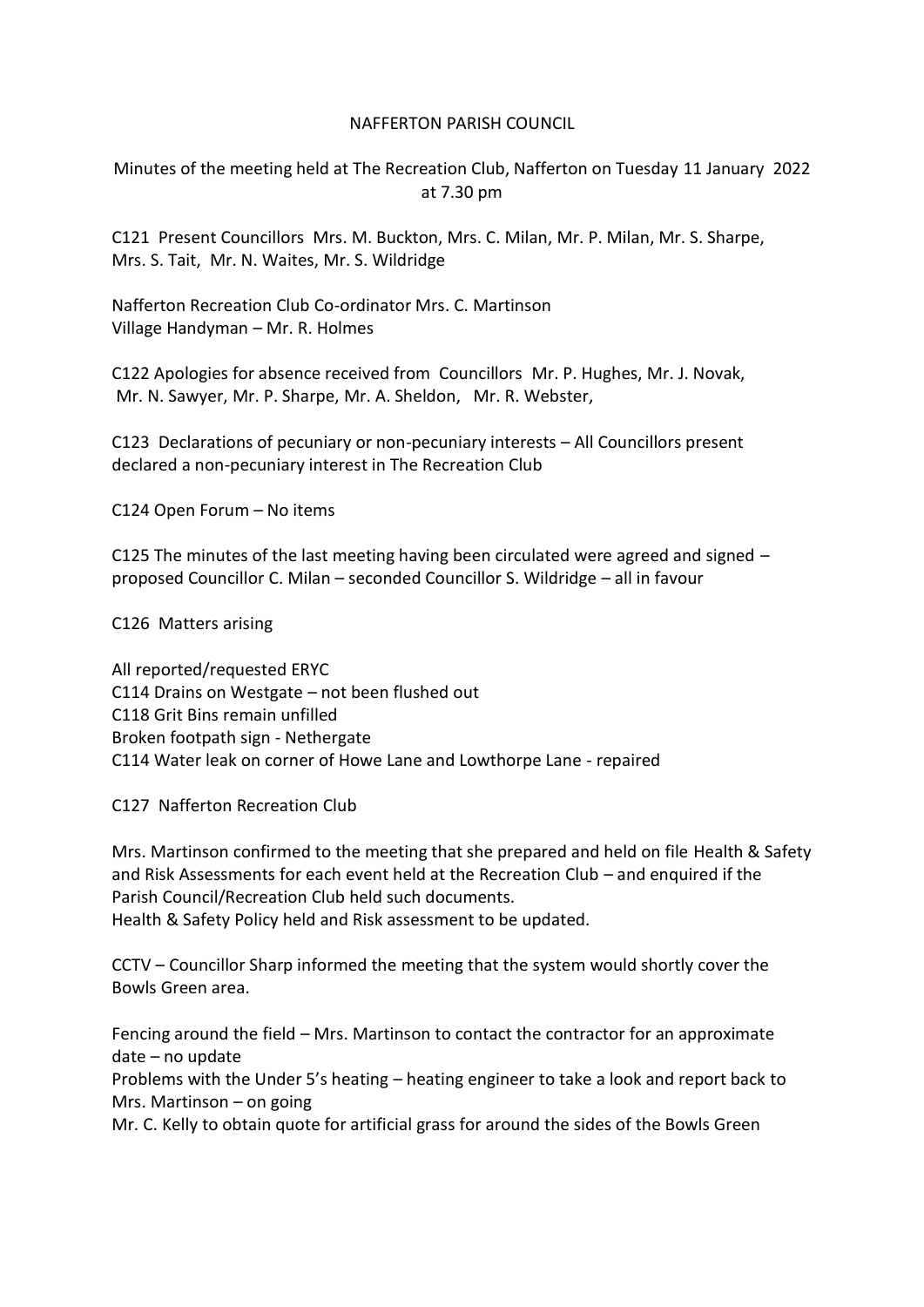Mrs. Martinson and Mr. Holmes reported that they are continually picking up cigarette butts around the exterior of the Recreation Club – Councillor Wildridge proposed the purchase of 2 cigarette bins – seconded – Councillor P. Milan – all in favour

Councillor Waites requested an update on the use of the floodlights purchased by the Recreation Club funded by Feoffee Charity – problems with the supplier – Mrs. Martinson to report asap

The Clubhouse

A grant has been received for the purchase of chairs and tables – Mrs. Martinson had received a quote of £107.00 plus VAT per table – Councillor C. Milan requested sight of 3 quotes for the tables – on approval of the quotes Councillor Tait proposed the purchase of 10 tables – seconded Councillor P. Milan – all in favour

Councillor Wildridge proposed purchasing a vacuum cleaner for the Clubhouse – seconded Councillor Buckton – all in favour

Purchase of Safety signs - approved

Still a little cosmetic work to be completed in the kitchen and cloakrooms

**Accounts** 

2146 – Npower - £420.00 2147 – Graham & Co - £39.35

Online payments

S. Newlove - £1176.00

Direct debits from 14.12.21 to 11.1.22

18.12.21 -Npower - £612.62 15.12.21 – ERYC – Rates - £26.00 16.12.21 – Eon next - £400.50

C128 The Mere

De-silting of The Mere ? Councillor Sawyer to make enquiries and report back to the next meeting – Councillor Sawyer apologies received – February agenda

C129 Flooding/Drainage Report

Nethergate Corner and Back Carr Lane